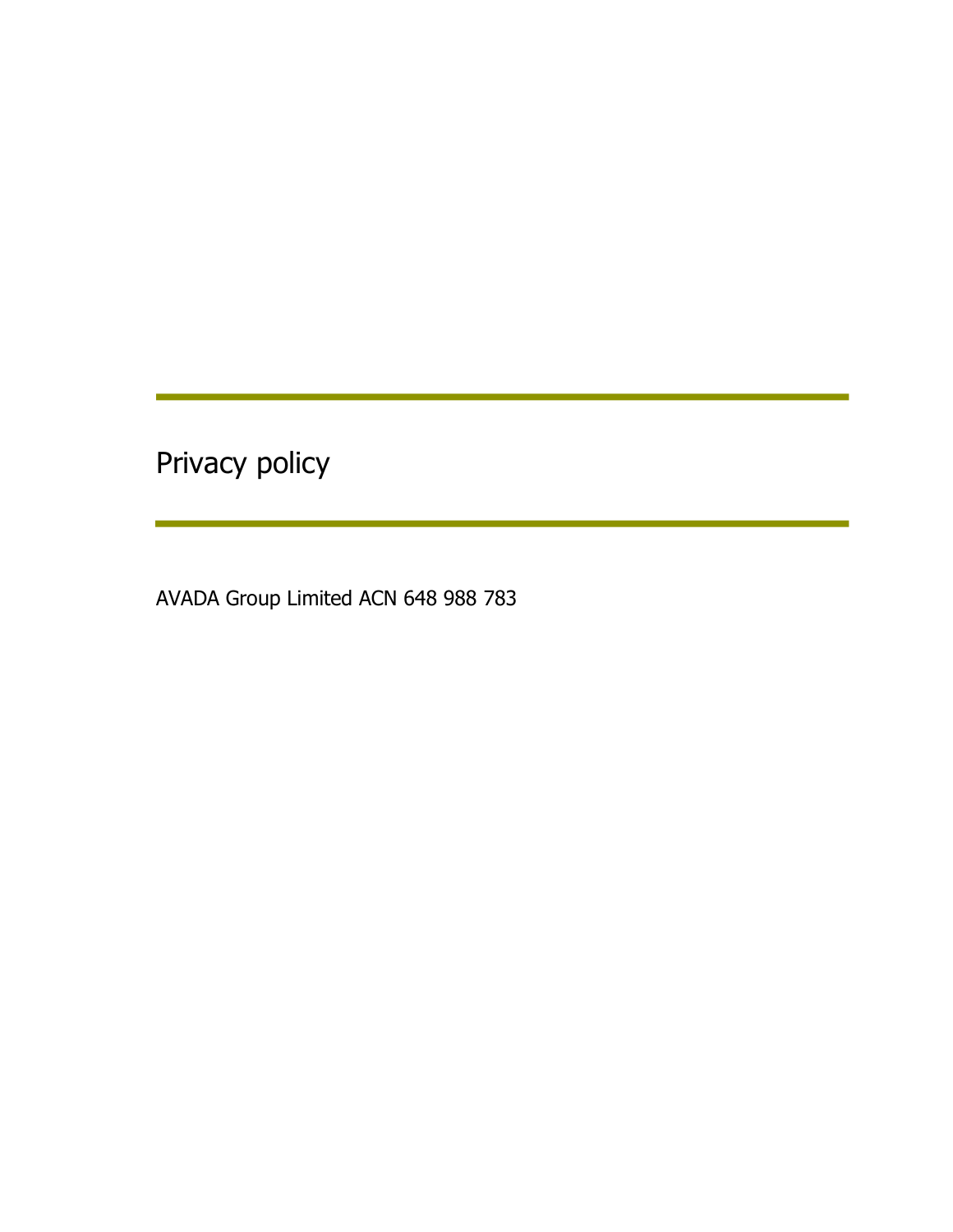# PRIVACY POLICY

# Privacy Policy and Disclaimer

# Disclaimer and Copyright

By accessing and using our website, you acknowledge that you have read, understood and agree to be bound by the terms and conditions set out in this DISCLAIMER AND COPYRIGHT section.

While all care has been taken to ensure that the information contained in this website is accurate at the time of publication, AVADA gives no warranty and makes no representation about the completeness, accuracy or reliability of the contents of its website. To the maximum extent permitted by law, AVADA takes no responsibility for, and will not be liable to you or any one else for any loss, cost or damage suffered as a result of or in connection with the use of this website or any of its content (including liability in negligence). This includes (but is not limited to) the transmission of computer viruses and any subsequent constructive loss which may occur.

We may provide links to external websites. These websites are outside our control and you use those websites at your own risk. AVADA makes no warranty or representation regarding external websites, nor does it endorse any goods or service provider to whom we provide a link to.

This website and its contents are subject to copyright and belong to AVADA. These intellectual property rights are protected by Australian and international laws. Unless permitted under the Copyright Act 1968, no part of this website may be copied, reproduced or reused for any commercial purpose.

# Privacy Policy

AVADA Group Ltd and its related companies (referred to in this policy as AVADA, Our Company, we, us or our) are bound by the Privacy Act 1988 (Cth) (Privacy Act) and the Australian Privacy Principles (APPs), which govern the way we manage your personal information. If you are in the European Economic Area you may have additional rights under the EU's General Data Protection Regulation (GDPR). For the purposes of the GDPR, AVADA is a data controller. This policy sets out how we collect, use, disclose and manage your personal information.

## Personal information collected

We collect personal information (i.e. information that can identify you) where it is relevant to the services we provide to you. The information we collect depends on the services you are seeking, but will generally include your name, address, telephone number and email address. Other personal information we may collect includes your bank account details and credit-related personal information (including credit eligibility). We may also collect information regarding the interactions you have with us.

## How we collect personal information

We may collect your information in a number of ways. Generally we will collect personal information directly from you through the use of any of our standard forms, over the internet, via email, or through a telephone conversation with you. However, sometimes we will collect personal information from third parties, such as credit reporting bodies and other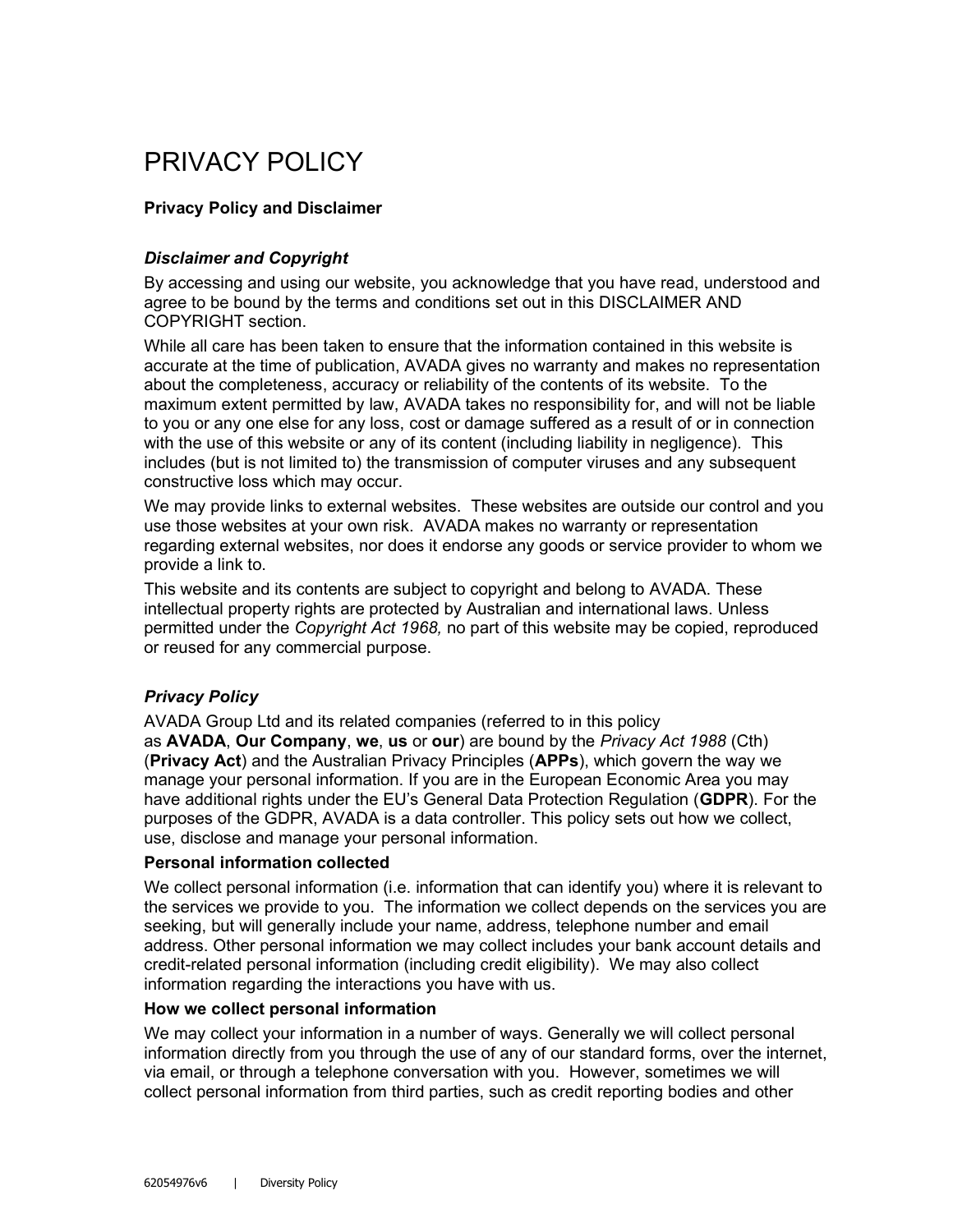entities that provide services to us and which relate to the products and services provided by us to you, or from publicly available sources of information.

## Purpose for which we collect information

Generally, we will collect, use and hold your personal information if it is reasonably necessary for or directly related to the performance of our functions and activities, and for the purposes of:

- providing products and services to you or someone else you know;
- providing you or someone else you know with a quote or offer for our products and services;
- communicating with you or someone else you know in relation to the provisioning of our products and services;
- providing you with information about other products and services that we, our related entities and other organisations that we have affiliations with, offer that may be of interest to you;
- facilitating our internal business operations, including the fulfilment of any legal requirements;
- analysing our products and services and our customer needs (including for the purpose of developing new or improved products or services).

You may choose not to provide your personal information, however this may affect our ability to provide the products or services to you.

## Use and disclosure of personal information

Generally, we only use or disclose personal information about you for the purposes for which it was collected (as set out above), or as otherwise authorised by law. We may disclose your personal information to our related entities or third party service providers only if it is reasonable and necessary:

- for the operation of our business. For example, we may disclose your personal information to an IT services provider if we upgrade our systems; or
- to facilitate the provision of the products or services to you. For example, we may disclose your personal information to our suppliers or contractors who we engage to provide the products or services to you. These third parties may provide us with any personal information they have collected from you in the course of providing those products or services.

Our third party service providers may be located in Australia. These third parties manage your personal information under their own privacy policies. However, where we disclose your personal information to third parties, we will take reasonable steps to ensure that they treat your information as confidential.

The Privacy Act sets out certain safeguards which must be complied with before AVADA is allowed to transfer Personal Information outside of Australia. Where Personal Information is disclosed outside of Australia, all reasonable steps will be taken to ensure that the recipient will handle the Personal Information in a manner consistent with the Privacy Act. By agreeing to this Privacy Policy, you consent to the transfer of your Personal Information to a country outside of Australia.

We store information in different ways, including hardcopy and electronic form. We have safeguards in place and use best endeavours to ensure your personal information is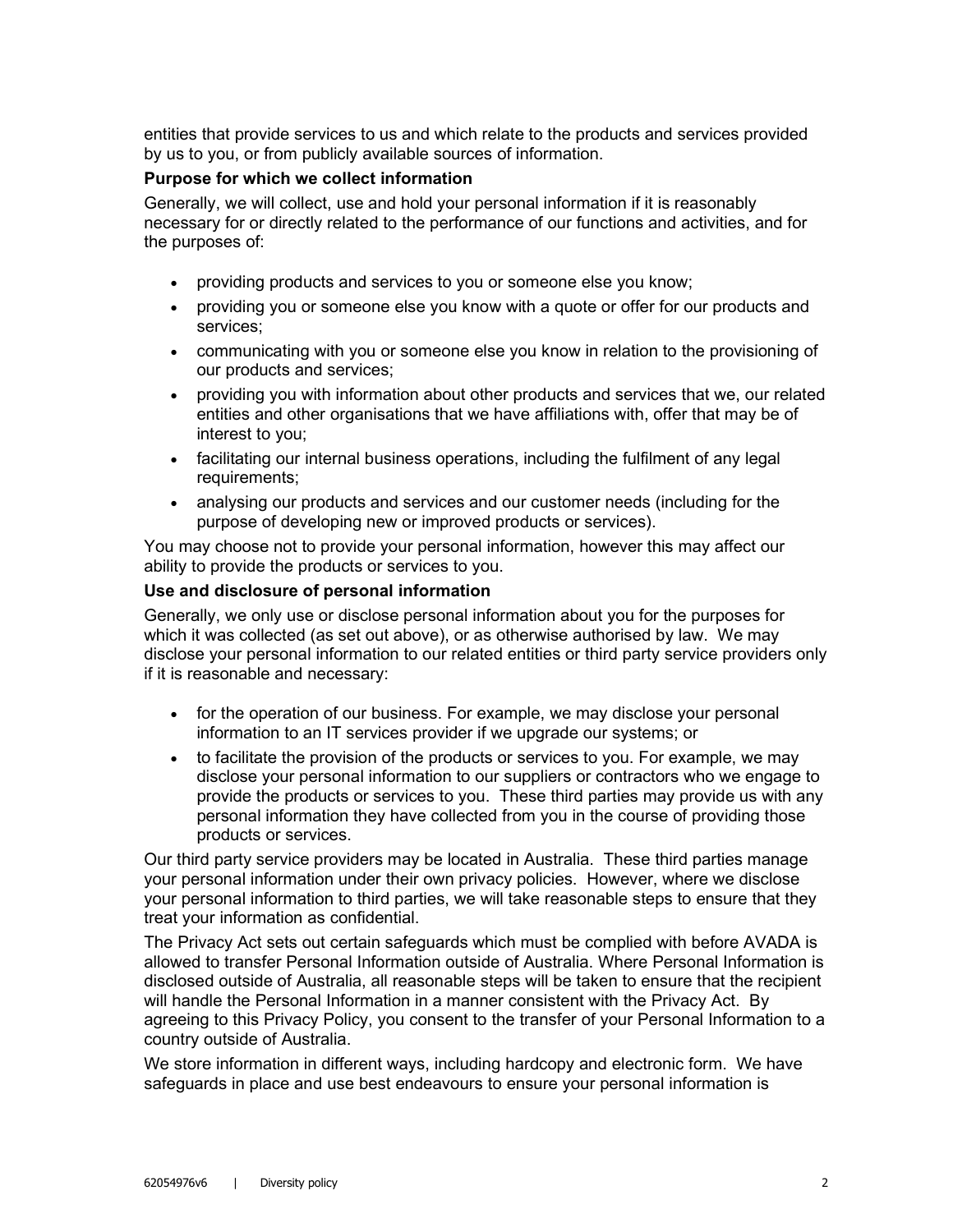secure, including electronic security controls and confidentiality requirements for employees and contractors.

We will ensure that all officers, employees and subcontractors are aware of and understand our obligations as well as their own obligations in respect of privacy. We will achieve this through the provision of training and through maintaining and implementing internal policies and procedures to prevent personal information from being collected, used, disclosed, retained, accessed or disposed of improperly.

We may transfer your personal information to overseas countries, including but not limited to the USA and European Union countries, in order to perform one or more of our functions or activities. In these circumstances, we will take reasonable steps to ensure that the overseas recipient does not breach the APPs in relation to the information.

#### **Cookies**

Our websites utilise cookies, which is a small text file that is placed on your computer or mobile device when you visit our website. Cookies collect information about users and their visit to the website, such as their internet protocol (IP) address, how they arrived at the website (for example, through a search engine or a link from another website) and how they navigate within the website. A cookie cannot read data from your hard drive or read cookie files created by other websites.

We use cookies and other technologies to facilitate your internet sessions, offer you services according to preferred settings, track use of our websites and compile statistics about activities carried out on our website.

## Electronic Communications and Marketing Activities

We would like to send you information about our products and services from time to time, as well as those of our subsidiary companies.

If you have agreed to receive marketing emails, you may always opt out at a later date. You have the right at any time to stop us from contacting you for marketing purposes or giving your data to our related parties.

You may at any time opt out of receiving such material by contacting us via email at contact@avadagroup.com.au or by using the unsubscribe link contained in any email material sent to you. Upon receiving such a request, we will remove your contact details from our distribution lists. We will process such requests as soon as reasonably practicable.

#### What are your data protection rights?

We would like to make sure you are fully aware of your data protection rights. Every user is entitled to the following:

The right to access – You have the right to request Our Company for copies of your personal data. We may charge you a small fee for this service.

The right to rectification  $-$  You have the right to request Our Company to correct any information you believe is inaccurate. You also have the right to request Our Company to complete information you believe is incomplete.

The right to erasure  $-$  You have the right to request that Our Company erase your personal data, under certain conditions.

The right to restrict processing - You have the right to request that Our Company restrict processing of your personal data, under certain conditions.

The right to object to processing – You have the right to object to Our Company's processing of your personal data, under certain conditions.